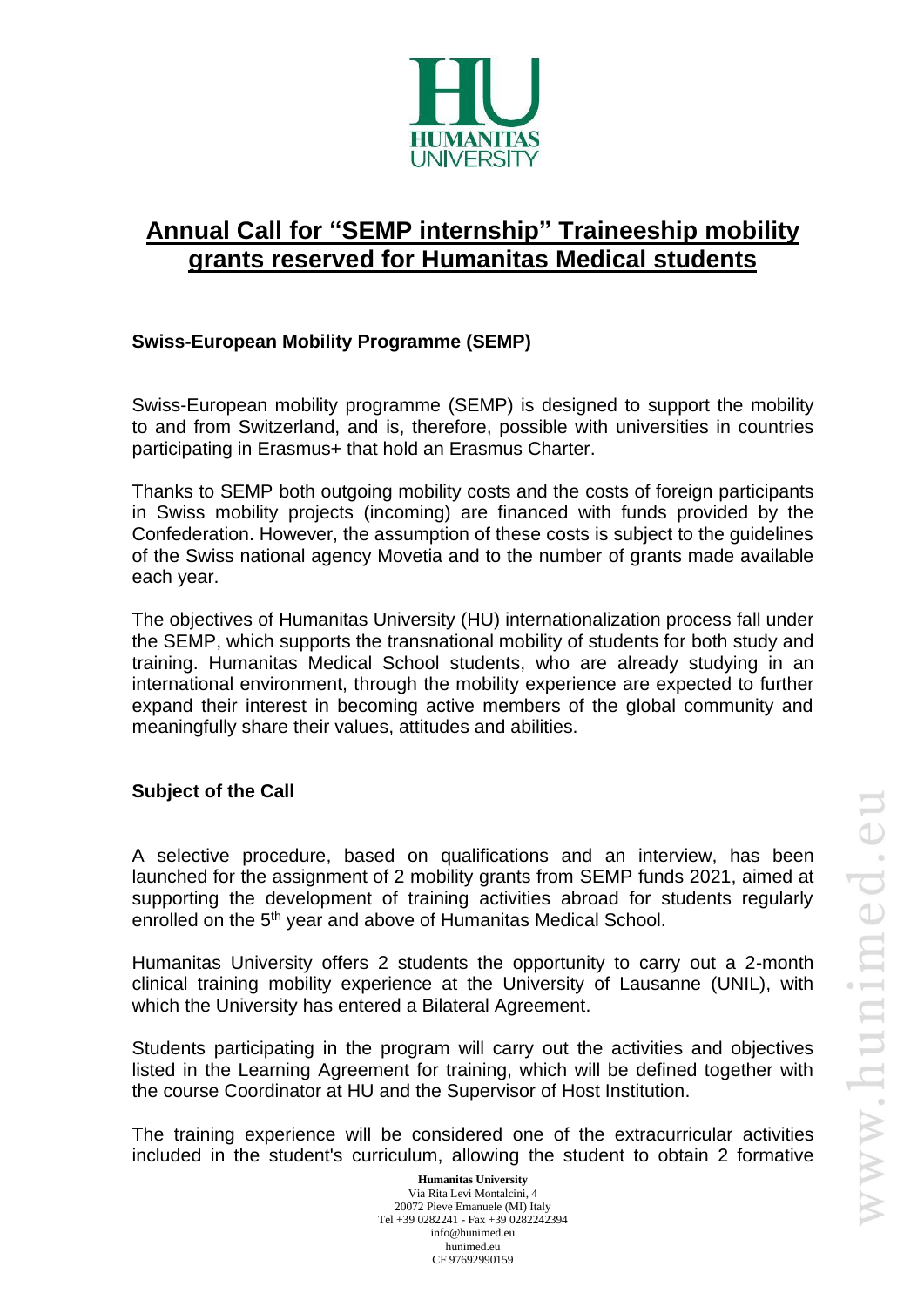

credits (CFU/ECTS) corresponding to elective activities, and it will be registered in the Diploma Supplement. Mobility will take place indicatively between **June and September 2022**. Students currently enrolled in the 6<sup>th</sup> year are flexible to choose the period of their mobility, if agreed with the course Coordinator at HU and the Supervisor at Host Institution.

#### **Who can participate?**

Humanitas University students with European or non-European citizenship and who are regularly enrolled at least on the 5th year of the Medical School.

Moreover, to be eligible for a SEMP mobility grant, students should meet the following requirements:

- 1. Students must have passed the Mechanism of Diseases exam.
- 2. Students must complete their internship at UNIL before they graduate in their home university.
- 3. Students should not have already completed a mobility programme of more than 12 months under the SEMP programme during their current study cycle. Mobility for study and/ or traineeship purposes is included in the calculation of the 12 months.
- 4. Students cannot receive other European Union-funded grants at the same time.

During their stay abroad, students are considered enrolled at the host university, which does not require them to pay any kind of tuition fee or contribution. It is understood that students must pay the Fees and Contributions to Humanitas University.

Students must check whether the host university requires a Certificates of Good Health and vaccinations.

## **Application procedure**

Applications must be sent through the online form no later than March 27<sup>th</sup> 2022. [www.hunimed.eu/medicine-surgery-erasmus-internship-form-lausanne/](http://www.hunimed.eu/medicine-surgery-erasmus-internship-form-lausanne/)

The application must include the candidate's institutional e-mail address and a telephone number to be used for communication related to the selection

> **Humanitas University** Via Rita Levi Montalcini, 4 20072 Pieve Emanuele (MI) Italy Tel +39 0282241 - Fax +39 0282242394 info@hunimed.eu hunimed.eu CF 97692990159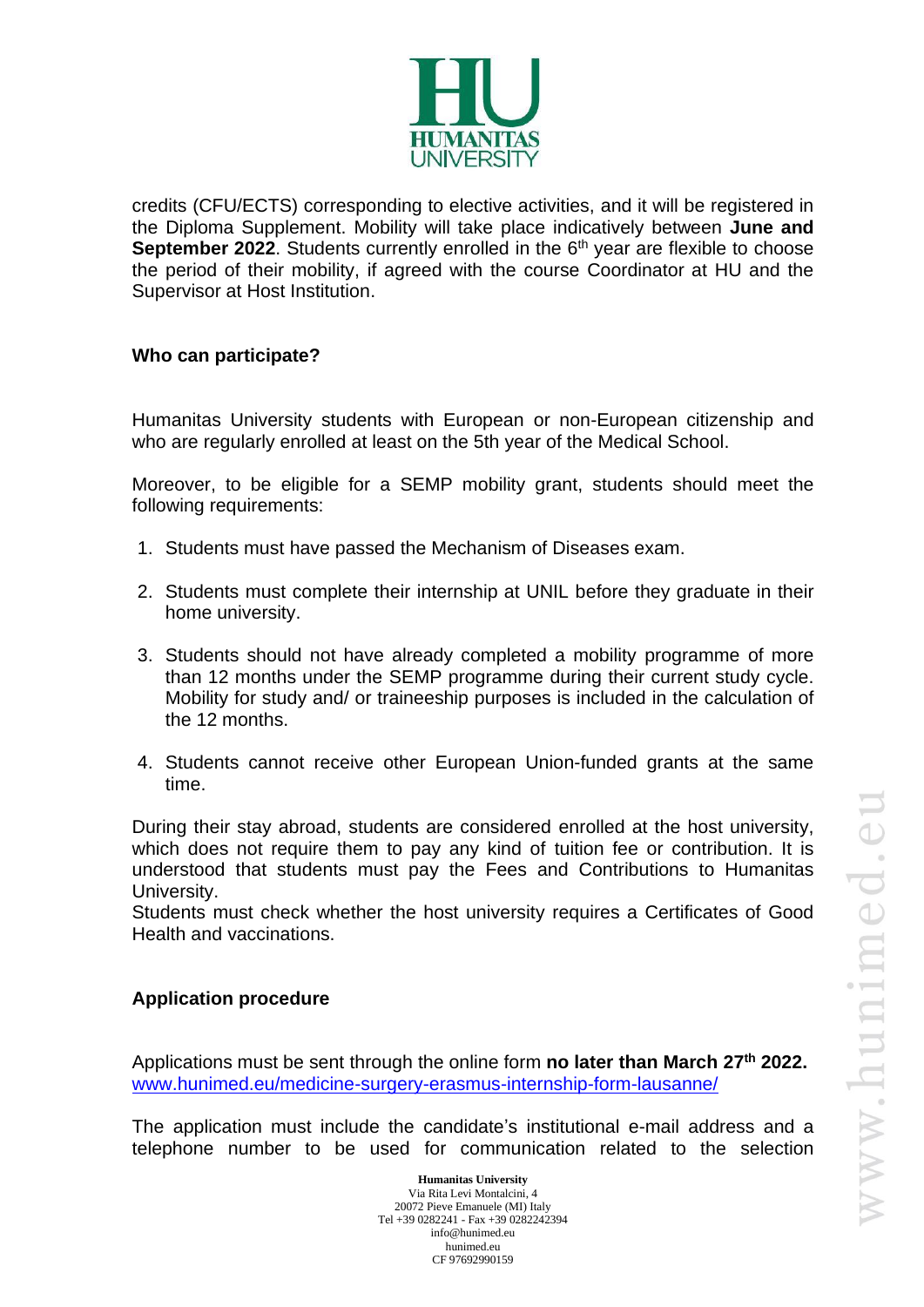

procedures. Any variation of such data must be promptly communicated to the person in charge of the procedure. The application should contain the following documentation:

- 1. participation form (Annex A), duly completed and signed.
- 2. exams transcript from My portal, containing the list of exam taken with marks and number of credits
- 3. curriculum vitae, in European format;
- 4. motivational letter.
- 5. photocopy of an identity document (JPEG, BMP, or PNG file max. size 2MB).
- 6. optional documentation: students may send other documents useful for the evaluation, such as: language certificates, certificates of training and study abroad (including previous Erasmus mobility programme), involvement in internationalization experiences.

The University reserves the right to carry out appropriate checks on the authenticity of the content of the declarations made or to request additional documentation.

The University assumes no responsibility for cases of non-delivery or late delivery of applications due to telematic errors, third parties, unforeseeable circumstances or force majeure.

#### **Selection Procedure**

- 1. The selection is based on the career track and an interview. The work of the Commission and the candidate interviews can also take place electronically.
- 2. Applications will be evaluated by a specific Commission considering the following criteria:
- a) number of exams completed by the date of submission of the application;
- b) weighted average of marks and credits acquired;
- c) motivation;
- d) French language skills
- e) in the event of equal scores between applicants, priority will be given to the student who has not already performed a mobility period abroad.

After the evaluation of career track based on documents provided during the application, the shortlist of candidates admitted to the interview will be published on the Learning Management System student portal and on the University website, no later than **March 30th 2022**. The motivational interview will take place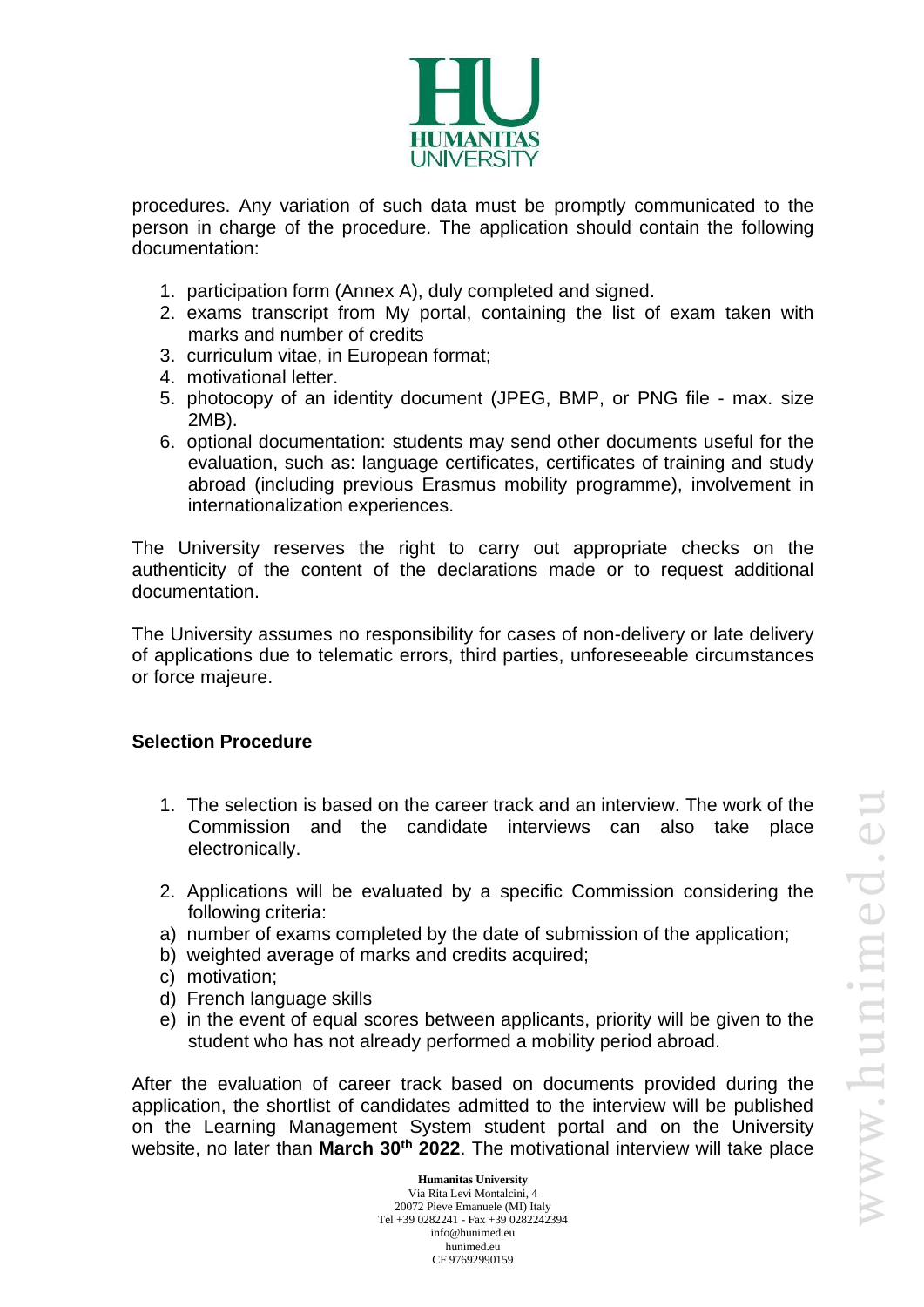

on **April 1 st** , in **room 14, Building A,** on the Campus, either in person or via TEAMS. Interview times will be communicated to the candidates.

The final results of the selection will be announced by **April 8 th 2022**.

### **Award of the Erasmus+ mobility grant**

- 1. The grant is awarded by signing a mobility agreement which shows:
	- a) the Host University where the mobility period will be spent;
	- b) the programme of activities to be carried out during the mobility period (learning agreement, which will be agreed on with the coordinator of the course/OME at HU and countersigned by the host Institution);
	- c) the amount of the scholarship and the methods of its disbursement;
	- d) proof of insurance coverage against accidents;
	- e) the length of mobility period abroad.
- 2. To be eligible for the grant a B2 level of French is required. A certificate must be transmitted to the partner university. Students can obtain the certificate by completing a free on line test testpodium [https://www.testpodium.com/en/main/franzoesischtest\\_02.asp\)](https://www.testpodium.com/en/main/franzoesischtest_02.asp)
- 3. The amount of the grant is related to the duration of the traineeship. This amount is subject to the number of grants received by SUPSI in support of the SEMP programme, in accordance with the directives of the national agency Movetia.

Funding is distributed, in accordance with the funding period, as follows:

90% at the beginning of the mobility period

10% at the end of the mobility period

Payment upon delivery of all the documentation listed on the financial agreement.

4. For the recognition of the activities carried out during the mobility period, students should provide the Erasmus office with the Transcript of records from the host University, certifying the achieved activities, and the Certificate of Stay (showing the start and end date of the mobility) no later than 2 weeks after the end of the mobility period.

#### **Early termination of the grant**

1. The holder of the SEMP will no longer be eligible for the grant if one of the following cases occurs: